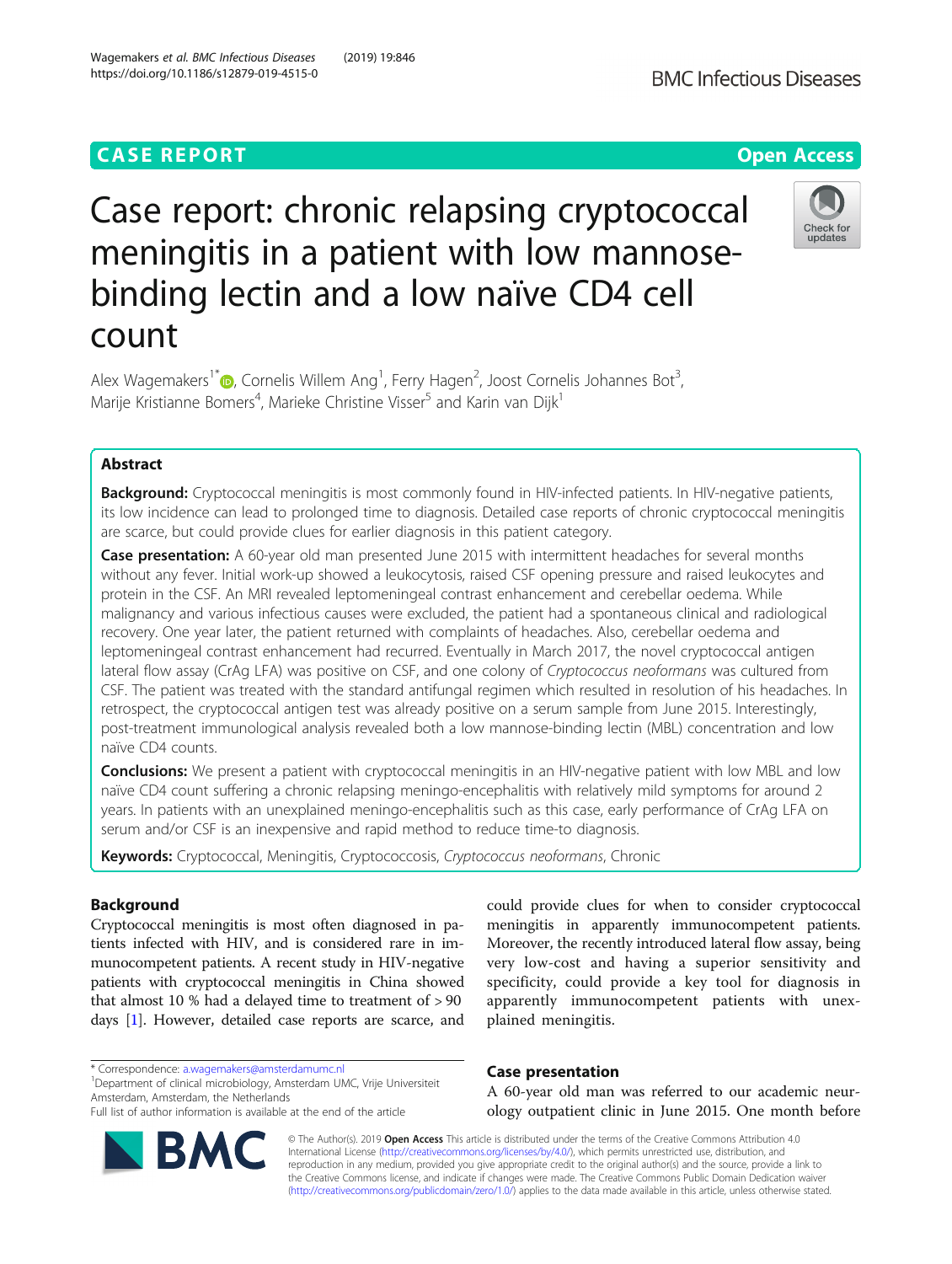he was admitted at a local hospital complaining about 3.5 months of relapsing diffuse headaches lasting several days. Only once had he developed nausea and vomiting, and he had experienced a 15-min period of diplopia. He also complained of back- and shoulder pain. The patient had not developed fever, but did describe sporadic night sweats. The patient had a blank medical history and there were no abnormalities during neurologic examination. An MRI had revealed cerebellar oedema and leptomeningeal enhancement, which resembled meningitis carcinomatosa (Additional file [1:](#page-3-0) Table S1). A lumbar puncture was performed, and CSF investigation revealed pleiocytosis (325 leukocytes/μl). Also, a raised opening pressure  $(25 \text{ cm } H_2O)$  and elevated protein (990 mg/L) were detected (Additional file [1](#page-3-0): Table S2). Examinations for tuberculosis (IGRA, tuberculin skin test, PCR on CSF) were negative.

The patient was referred to our outpatient clinic with a differential diagnosis of either a malignancy or infection of the central nervous system. No signs of malignancy were observed on CT abdomen and thorax as well as on total body PET scan. Next, an MRI was repeated, which showed new leptomeningeal lesions with a reduction in cerebellar oedema. Also, focal contrast enhancement of L5-S1 was observed, consistent with a possible spondylodiscitis. A lumbar puncture on June 19th 2015 showed a persisting pleiocytosis of 301 cells/μl. Immunocytologic examination revealed this to be mostly polyclonal T-lymphocytes. CSF glucose was low (2.3 mmol/ L). Serology was performed which excluded HIV, Treponema pallidum and Borrelia infection. Because his symptoms were relatively mild and due to a lack of diagnosis, no empirical treatment was started.

At his 3- and 9 months follow up visits, the patient was in a very good clinical condition, and MRIs (September 2015 and February 2016) showed a remarkable normalization of previously abnormal findings. Due to the spontaneous remission, no further attempts were made for a definitive diagnosis.

However, in August 2016 the patient returned to our outpatient clinic with persisting mild headaches, disorientation and dizziness as well as palpitations. The patient had no pulmonary or skin abnormalities upon physical examination. Neurologic examination did not reveal significant abnormalities, but MRI revealed new pathological contrast enhancement, mostly leptomeningeal. His headaches persisted during subsequent months. Further tests included a PET-scan which still revealed no focal FDG uptake, and an MRI which revealed a slight increase in abnormal meningeal contrast enhancement (February 2017, Fig. [1](#page-2-0)c). Because the MRI findings pointed towards a relapsing lymphoma as the cause of his symptoms, in March 2017 an extended effort was made to detect malignant cells and further exclude infectious causes.

There was still a leukocytosis and elevated protein concentration in the CSF, but no malignant cells were observed and PCRs and antibody tests for a range of pathogens were negative. However, a new test had just been introduced in our laboratory: the cryptococcal antigen lateral flow assay (CrAg LFA; IMMY, Norman, OK, U.S.A.). This simple and inexpensive test was positive on the CSF and serum, confirming a diagnosis of cryptococcal meningitis. A fungal culture of CSF was performed, which yielded only a single colony, which by MALDI-TOF analysis (Biomérieux, Marcy-l'Étole, France) was identified to be a Cryptococcus neoformans (formerly C. neoformans var. grubii) [[2\]](#page-3-0). Molecular characterization was performed as previously described [[3\]](#page-3-0), revealing the isolate to be C. *neoformans* serotype A, mating-type  $\alpha$ , which was previously found to be the most common type among Dutch immunocompetent cryptococcosis patients [[4\]](#page-3-0). The isolate was deposited in the culture collection of the Westerdijk Fungal Biodiversity Institute (accession number CBS 16101). Antifungal susceptibility testing was performed by microdilution in a reference laboratory according to EUCAST and the following minimum inhibitory concentrations (MIC) values were observed: amphotericin B 0.38 mg/l, fluconazole 4 mg/l, voriconazole 0.047 mg/l, 5-flucytosine 8 mg/l (no speciesrelated clinical breakpoints according to EUCAST are available). Immunologic analysis of the blood showed normal leukocyte  $(6.9 \times 10^3/ \text{ \mu})$ , lymphocyte  $(1.9 \times$  $10^3/\mu$ l) and CD4 T-cell (760/ $\mu$ l) counts.

Retrospective analysis on the only available sample, serum from June 2015, resulted in a positive CrAg LFA test which uniquely demonstrates that the patient had a chronic relapsing pattern of cryptococcal meningitis for approximately 2 years. We treated the patient with an induction course of 2 weeks of L-amphotericin B (3 mg/kg 1x/d) and 5-flucytosine (25 mg/kg 4x/d), after which cryptococcal culture on CSF remained negative [[5](#page-3-0)]. His symptoms mostly disappeared during the 8-week consolidation treatment with fluconazole (800 mg followed by 400 mg 1x/d) followed by 12 weeks of fluconazole maintenance therapy, after which the patient only complained about sporadic moments of very mild headaches. A year afterwards, the patient responded to an offer to evaluate the presence of non-HIV immunodeficiencies. This evaluation revealed a decreased concentration of mannose-binding lectin (MBL) of 0.47 mg/L (reference: > 0.8 mg/L). Lymphocyte typing showed a normal total lymphocyte count  $(2.8 \times 10^6/\text{ml})$  and normal counts of total T-cells  $(1.95 \times 10^6/\text{ml})$ , CD4 cells  $(1.05 \times 10^6/\text{ml})$ and CD8 cells  $(0.77 \times 10^6/\text{ml})$ , with a normal CD4/CD8 ratio of 1.4. Memory CD4 count was high (CD45RO+:  $0.90 \times 10^6$ /ml), while the naïve CD4 count was relatively low (CD45RA+:  $0.150 \times 10^6$ /ml, reference: 0.34-0.75) of which only 47% CD31+ cells. B-cell count was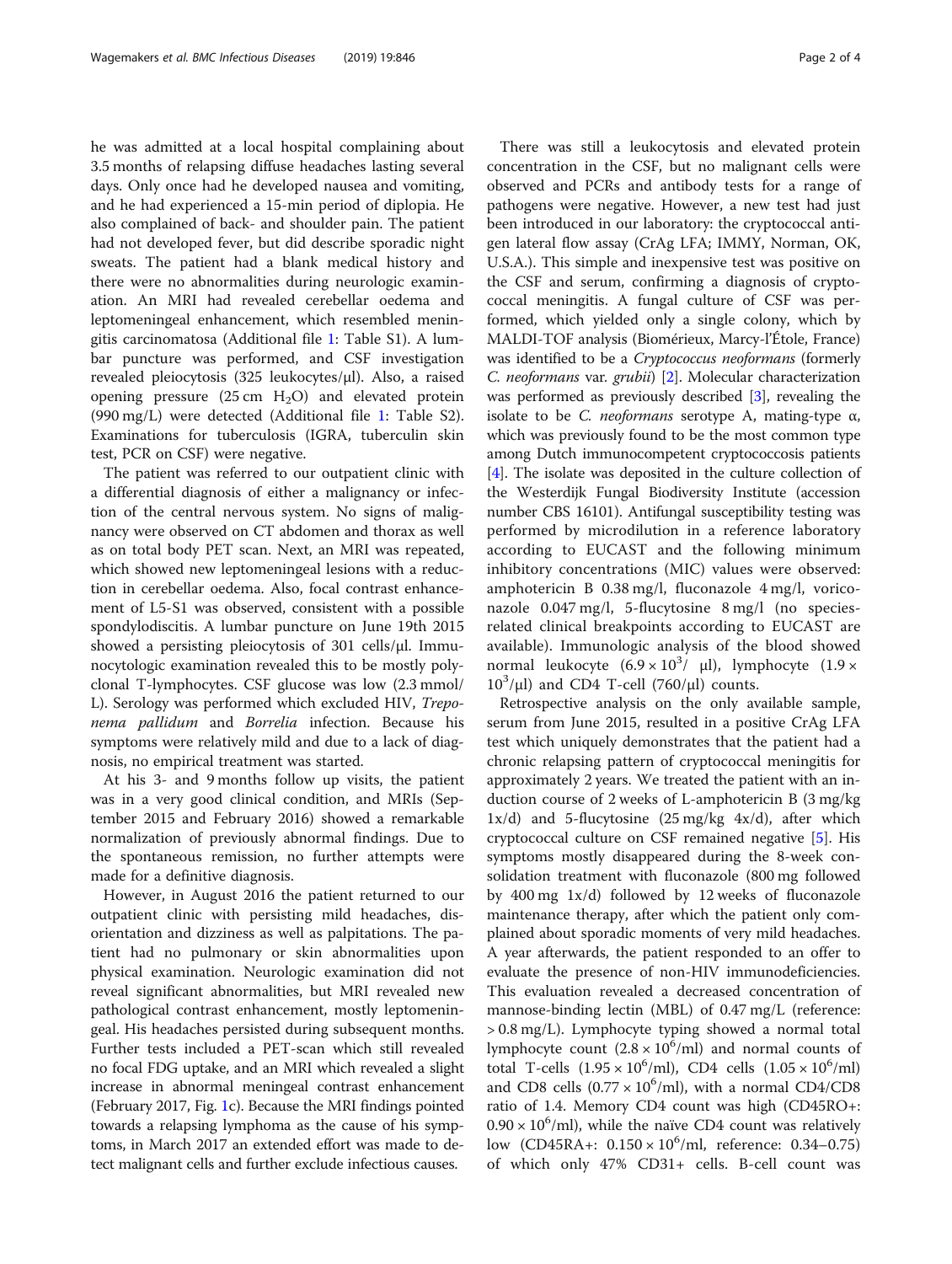<span id="page-2-0"></span>

parenchymal edema, while T1 post-contrast (right images) shows extensive leptomeningeal enhancement. **b**: normalization of MRI findings. c: New nodular leptomeningeal enhancement with adjacent limited parenchymal edema. Examples of radiological findings are indicated with red arrows

normal  $(0.27 \times 10^6/\text{ml})$  as was the NK cell count  $(0.48 \times 10^6$ /ml).

## Discussion and conclusions

We present an HIV-negative patient with a chronically relapsing cryptococcal meningitis caused by C. neoformans, revealing a diagnostic delay of almost 2 years. Diagnosis was hampered by the relatively mild symptoms and a spontaneous recovery after extensive (negative) diagnostic work-up. In retrospect, the elevated CSF opening pressure in May 2015, combined with a leukocytosis, elevated protein and unexplained leptomeningeal abnormalities on MRI should have raised suspicion of cryptococcal meningitis. However, due to its relative low incidence in immunocompetent patients, cryptococcal meningitis is easily overlooked. In a Chinese study, only 11 out of 126 (9%) HIV-negative patients with cryptococcal meningitis had an underlying immune system disease. In the same study, while diagnostic delays of 30–90 days were common (66 out of 126 patients), only 12 out of 126 (10%) patients had a diagnostic delay > 90 days [[1\]](#page-3-0).

The importance of CD4 cells for immunity against cryptococci is known from the extensive experience in HIV-positive patients, while the role of MBL against

cryptococcal meningitis is less described. In one study, the concentration of MBL was found to be elevated in CSF of HIV-negative patients with cryptococcal meningitis, while its plasma concentrations were normal [\[6](#page-3-0)]. Whether this is a result of acute phase response, or whether there is a (protective) role of MBL in the pathogenesis of non-HIV cryptococcal meningitis, and a possible susceptibility to cryptococcal infections in MBL deficient individuals, is unclear. Experimental studies should further elucidate this potential mechanism.

The mild symptoms and spontaneous remission have in our case limited the extent of diagnostics performed. Only one colony was eventually cultured, suggesting a low load, and only the recently introduced CrAg LFA has a sensitivity and specificity > 99%, offering superior sensitivity over culture, microscopy and latex agglutination [[7\]](#page-3-0). In this case, we demonstrated a potential for reduction of time to diagnosis of almost 2 years by performing the antigen test on serum. Interestingly, serum antigen is usually elevated before it can be detected in CSF [[8\]](#page-3-0). We advise the use of a CrAg LFA on both serum and CSF in patients with unexplained meningitis, regardless their immune status, and evaluation of the immune system in case of a positive CrAg LFA.